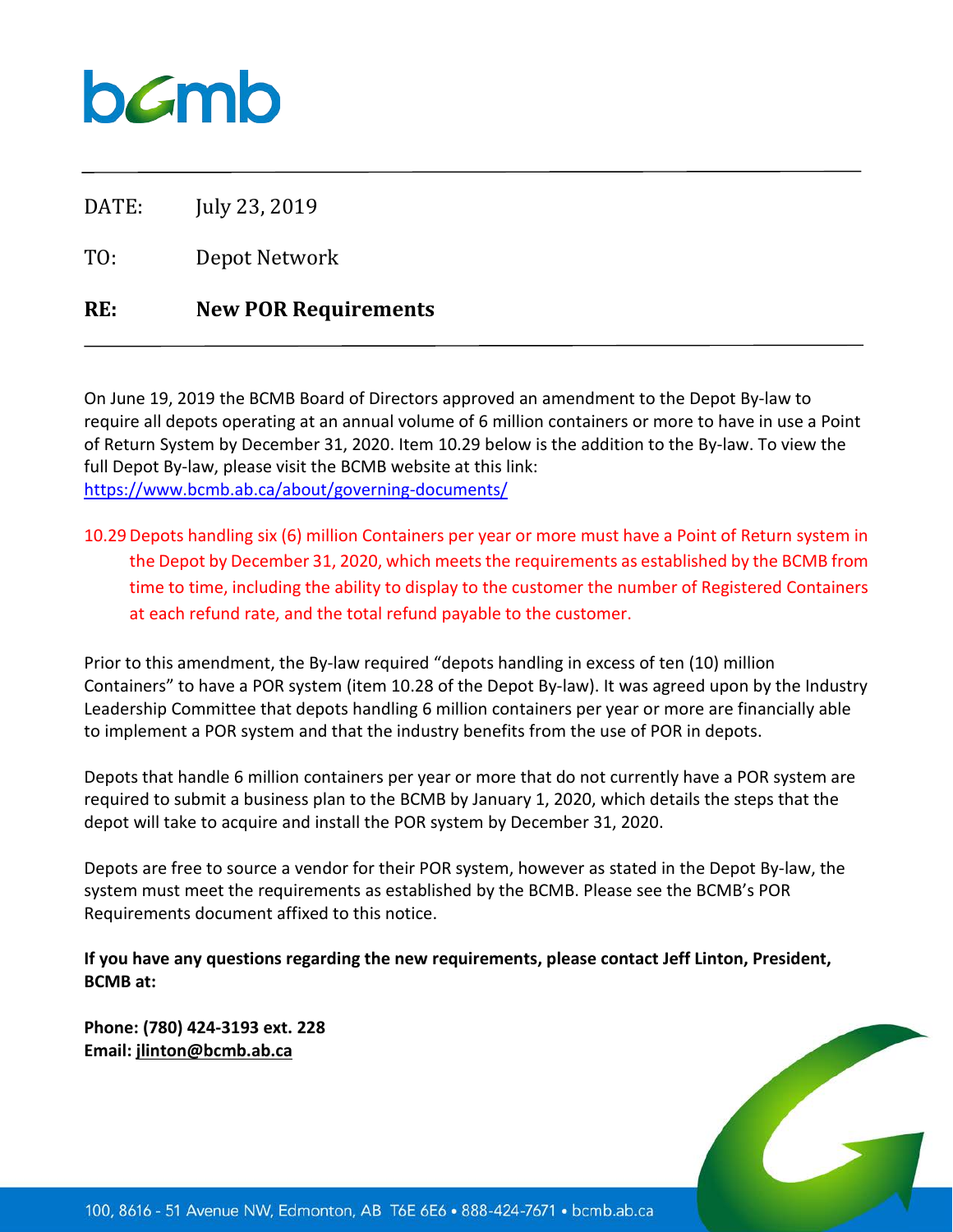## **BEVERAGE CONTAINER MANAGEMENT BOARD INDUSTRY POINT OF RETURN REQUIREMENTS**

Effective December 31, 2020, Depots handling six (6) million containers per year or more must have an approved Point of Return Software System (POR) in use in their Depot. POR has demonstrated improved customer confidence, operational efficiency, and system accuracy. It is for these reasons that the industry has adopted the mandatory use of this technology.

#### **What is an Industry approved POR?**

- A POR can be purchased from any vendor but must have the following basic functionality to qualify as meeting industry standard and be approved for use:
	- o Each counting station must have individual customer facing screen, unless otherwise approved in writing by the BCMB.
		- Each screen must display orders as they are counted including the number of beverage containers at each refund rate and the total refund payable to the customer;
		- **EXECUSTER** Customer facing stations must match number of counting stations reported on their Uniform Code of Accounts (UCA);
	- o Must produce a receipt that meets the minimum cash register receipt requirements as outlined in item 10.27 of the Depot By-law;
	- o Must be able to produce and transmit an industry standard R-Bill in print and electronically that meets the requirements specified in Schedule "E" of the Service Agreement;
	- o Must be able to connect to the internet; and
	- o Must have the ability to track customer orders that are dropped off to be counted and paid at a later time.

#### **New Depot Permit – Start up**

- All newly established Depots, regardless of volume, must have a POR that meets the above requirements.
- The expectation with a newly established Depot is that the operator must have the POR installation included in the construction timelines within their Permit Application. The POR would have to be installed prior to an operating permit being issued by the BCMB.